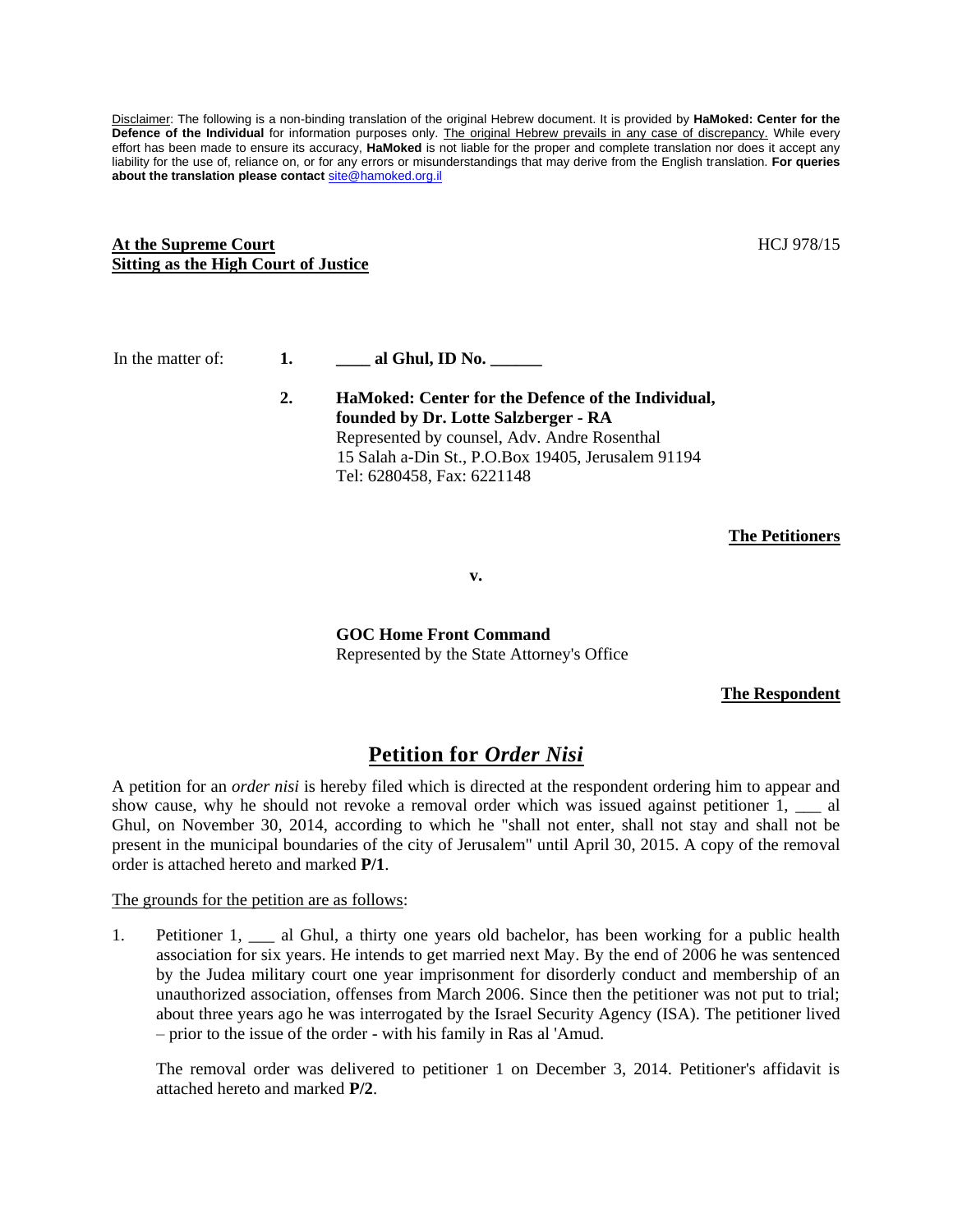- 2. Petitioner 2 is a human rights organization, which has taken upon itself to assist, among other things, Palestinians, victims of cruelty or deprivation by state authorities, including by protecting their status and rights before the authorities, either in its own name as a public petitioner or as counsel for persons whose rights have been violated.
- 3. On December 8, 2014, the ISA delivered an open paraphrase regarding the petitioner, which stated as follows:

"1. The above captioned individual is a main activist in the Popular Front and maintains relations with senior Popular Front activists.

2. The above captioned individual was summoned for an interrogation because he actively participated in violent incidents in Shuafat after the murder of the youth Muhammad Abu Khdeir."

A copy of this open paraphrase is attached hereto and marked **P/3**.

- 4. On December 9, 2014, an objection was submitted against the issue of the order. A copy of the objection is attached hereto and marked **P/4**.
- 5. On December 14, 2014, petitioners' counsel was informed that the respondents authorized the deputy of the Head of the Divisions Branch at the Military Advocacy General, Lieutenant Colonel Udi Sagi, to act as his representative for the purpose of hearing the objection against the removal order.
- 6. a. On December 22, 2014, the hearing took place in Ofer camp. It should be noted that initially the hearing was scheduled to take place in military camp in Ramleh, but following the request of petitioners' counsel for the arrangement of the presence of petitioner 1 in the hearing, it was decided to transfer the hearing to the Offer camp. Petitioners' counsel wanted to know whether the respondent intended to provide interpretation services during the hearing. On December 18, 2014, a written response was given according to which:
	- "3. Furthermore, and as I informed you in our telephone conversation, **no interpretation services will be rendered during the hearing**."

b. Following said response, an urgent petition was filed with this honorable court, HCJ 8706/14 **HaMoked for the Defence of the Individual founded by Dr. Lotte Salzberger v. GOC Home**  Front Command, against respondent's decision not to provide interpretation services during the hearing.

c. The petition was filed with the honorable court around 17:00; A copy of the petition was delivered to the State Attorney's Office prior to its filing with the court.

d. Around 18:00, even before the decision of the honorable court was given, notice was received from the State Attorney's Office that interpretation services would be provided during the hearing in the matter of the petitioner and others like him. The petition was withdrawn. A copy of the judgment is attached hereto and marked **P/5**.

7. a. On January 8, 2015, notice was given by respondent's legal advisor that "Your clients are about to be summoned to an interrogation within the next few days, upon the conclusion of which and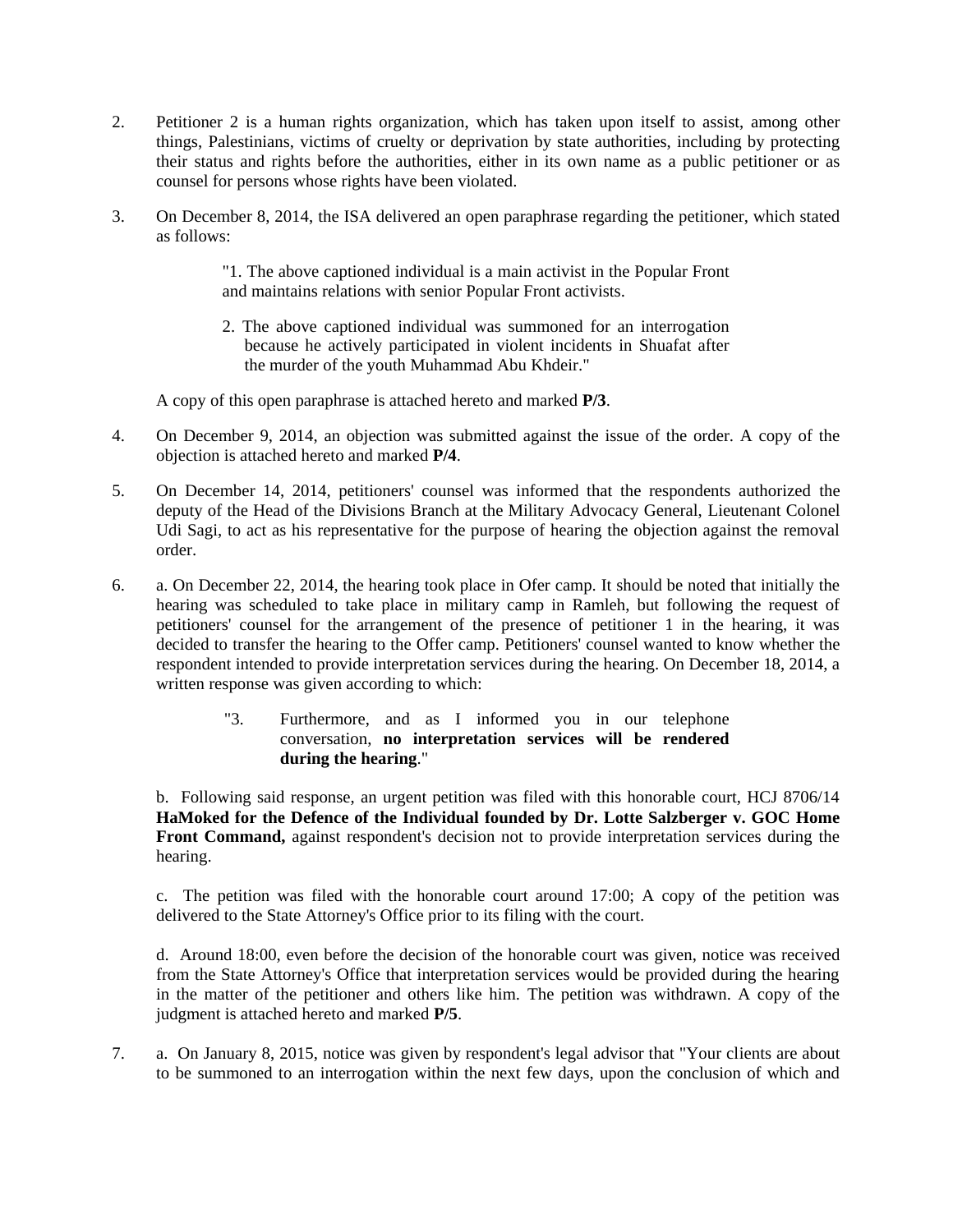according to the findings thereof, decisions in the above objections will be made by the GOC Home Front Command."

b. On February 2, 2015, petitioner 1 was summoned for an interrogation, but in fact, no specific suspicion was raised against him, other than a general statement that he was suspected of being a member of an "unauthorized association". In line 28 petitioner 1 was told that "the interrogation material indicates that you are involved in popular terrorism in Jerusalem." In line 34 the interrogator states "I tell you that you are constantly involved in leading the activity of the Popular Front in Jerusalem"; In line 37 petitioner 1 was told "I tell you that you have connections with activists of the Popular Front in the West Bank." Everything is very general, without any possibility to address actual suspicions. No specific accusation was made against him, no date, place or specific action and in fact petitioner 1 was not given any opportunity to refute the suspicions. A copy of the transcript of the questions and petitioner's answers is attached hereto and marked **P/6**.

8. On February 5, 2015, the respondent decided to deny the objection. A copy of his response, is attached hereto and marked **P/7**.

#### Defence (Emergency) Regulations, 1945

- 9. a. On the eve of Great Britain's departure of Palestine, on May 12, 1948, the Palestine (Revocations) Order in Council, 1948 was enacted, which entered into effect before May 15, 1948 and canceled the Palestine (Defence) Order in Council, 1937 in its entirety. The Defence (Emergency) Regulations, 1945, were promulgated by virtue of section 6 of a British enactment of 1937. Namely, on the eve of the establishment of the State of Israel, Britain revoked the Palestine (Defence) Order in Council, 1937, and by virtue of said revocation, the Defence (Emergency) Regulations, 1945, were also revoked.
	- b. Section 2(2) of the Palestine (Defence) Order in Council, 1937 provides that:

"The interpretation Act shall apply for the interpretation of this Order as it applies for the interpretation of an Act of Parliament."

c. Section 4 of the Palestine (Defence) Order in Council, 1937 provides that:

"His Majesty may from time to time revoke, add to, amend or otherwise vary this Order."

d. Section 2(2) of The Palestine (Revocations) Order in Council, 1948 provides that:

"The Orders in Council specified in the Schedule to this Order are hereby revoked to extent specified in the second column of the Schedule."

The Palestine (Defence) Order in Council, 1937 was canceled in its entirety.

e. Section 36 of the Interpretation Law of 1889, which applies to the above quoted British statutes, provides:

"(2) Where an Act passed after the commencement of this Act, or any Order in Council,… is expressed to come into operation on a particular day, the same shall be construed as coming into operation immediately on the expiration of the previous day."

On the date on which the state of Israel was erected, the Defence (Emergency) Regulations, 1945, were no longer lawful.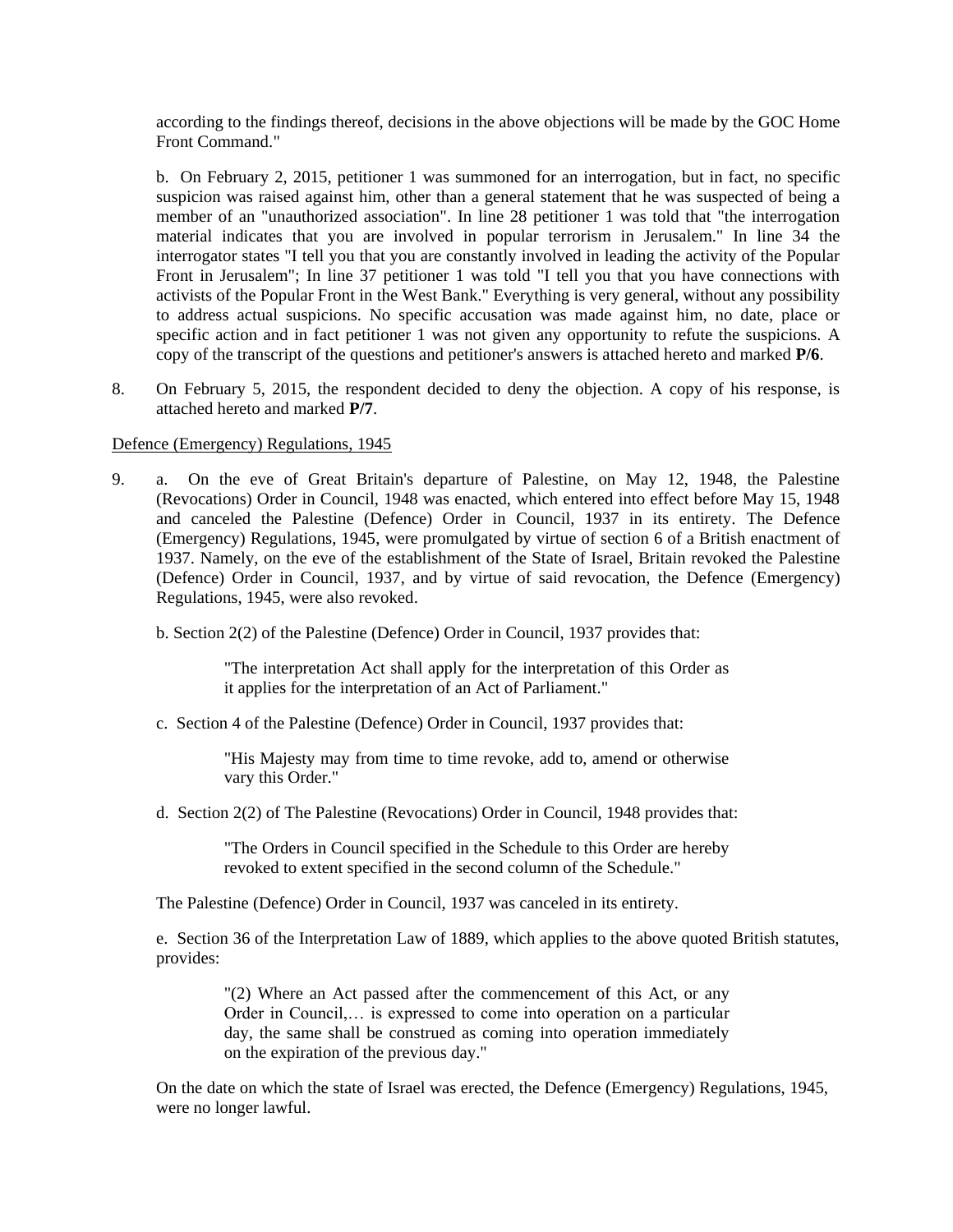10. a. Section 11 of the Law and Administration Ordinance, 5708-1948, which was enacted by the state of Israel, provides as follows:

> "11. The law which existed in Palestine on the 5th Iyar, 5708 (14th May, 1948) shall remain in force, insofar as there is nothing therein repugnant to this Ordinance or to the other laws which may be enacted by or on behalf of the Provisional Council of State, and subject to such changes which may arise from the establishment of the State and its authorities.

11A. (a) An unpublished law has no effect and never had any effect.

(b) "Unpublished law" in this section, means a law within the meaning of the Interpretation Ordinance, 1945<sup>1</sup>, which has been purportedly enacted during the period between Kislev 16, 5708 (November 29, 1947) and Iyar 6, 5708 (May 15, 1948) and which was not published in the Palestine Gazette despite it being a law of a category, the publication of which in the Palestine Gazette was, immediately prior to that period, obligatory or customary."

b. On May 4, 1948, the Attorney General, Mr. Gibson, published a notice in the official gazette which was entitled "Legislation enacted and Notices issued which have not been Gazetted" as follows:

"Owing to conditions prevailing in Palestine, it has not been practicable to publish the Palestine Gazette since the issue of Gazette No. 1666 of Wednesday the  $28<sup>th</sup>$  April, 1948. To meet this difficulty an Order of the High Commissioner under the Palestine Order in Council, 1948, was enacted on the  $29<sup>th</sup>$  of April, 1948, which dispensed with the legal necessity for Gazetting certain legislation and notices, leaving the manner of their publication to be decided by the High Commissioner…"

c. The above indicates that before the termination of the British Mandate, due to the situation in Palestine, the British sovereign took the necessary measures to ascertain the validity of certain legislation, notwithstanding the fact that such legislation was not published.

d. Section 4 of the Defence (Emergency) Regulations, 1945, also provides that publication in the official gazette is not required. The section reads as follows:

"(1) In this regulation, the expression "emergency document" means any document purporting to be an instrument (whether legislative or executive) made or issued in pursuance of, or for the purpose of, the Order in Council, or any provision contained in, or having effect by virtue of, any Regulations made under the said Order, including these Regulations.

(2) **It shall not be necessary to publish any emergency document in the Gazette**.

l

<sup>&</sup>lt;sup>1</sup> The Interpretation Ordinance [New Version]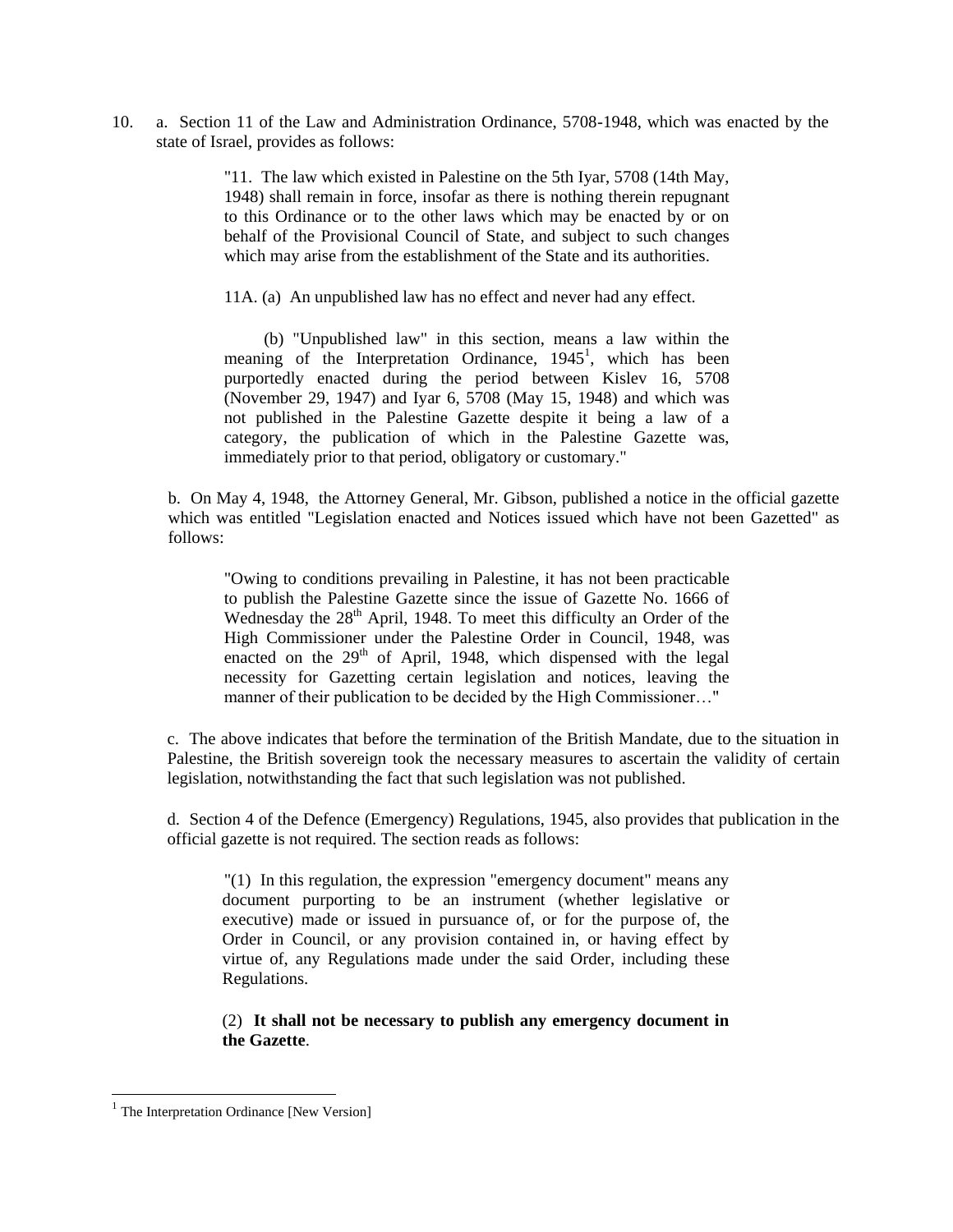(4) … any order, direction, requirement, notice or appointment under any Regulations (including these Regulations) made under the Order in Council, may if the authority making or issuing the same thinks fit, but subject to the provisions of any such Regulations, be **made or issued orally**.

….

….

(6) Any power conferred by any Regulations (including these Regulations) made under the Order in Council, to make or issue any order, direction, requirement, notice or appointment shall be construed as including a power, exercisable in the like manner and subject ti the like conditions, if any, to **revoke** or vary any such order, direction, requirement, notice or appointment."

e. The petitioners argue that there was no obligation or custom to publish provisions which pertained to the Defence Regulations, including the revocation thereof.

The "emergency document" which was mentioned in section 4(1) above refers to an Act of Parliament or legislation on behalf of the King. Section 4(2) explicitly states that the publication of such document is not necessary. According to the petitioners, the revocation is legislation of the sovereign, the King of England, and according to simple interpretation rules, there was no need to publish it in the official gazette. Section 4(4) provides further that any such legislation may be issued orally, and section 4(6) refers to any kind of order, including an order to revoke.

f. It should be remembered that the Defence (Emergency) Regulations, 1945, are not primary legislation. The Palestine (Defence) Order in Council, 1937, is the primary legislation, and the Defence (Emergency) Regulations, 1945, are regulations promulgated pursuant to section 6(1) of the primary legislation.

11. The argument concerning the revocation of the Defence (Emergency) Regulations, 1945, was raised in HCJ 7733/04 **Nasser and HaMoked: Center for the Defence of the Individual, founded by Dr. Lotte Salzberger v. IDF Commander in the West Bank.** In paragraph 5 of the judgment, this honorable court held as follows:

> "Having reviewed the material before me, I came to the conclusion that the petition should be denied, without the need to discuss, within the framework of this petition, the array of complex arguments raised by the petitioners. … In addition, the denial of this petition does not constitute a denial of any of petitioner's legal arguments, all of which are reserved should he decide to file an additional petition, subject to change of circumstances."

The above case concerned the use of regulation 119 by another respondent in the West Bank, unlike the case at hand which concerns the use of regulation 109.

12. a. In HCJ 5211/04 **Va'anunu v. GOC Home Front Command**, the petitioners argued that the revocation of the Defence (Emergency) Regulations, 1945, was required in view of the last part of section 11 of the Law and Administration Ordinance, namely "... [the] changes which may arise from the establishment of the State and its authorities." This argument was rejected by this honorable court.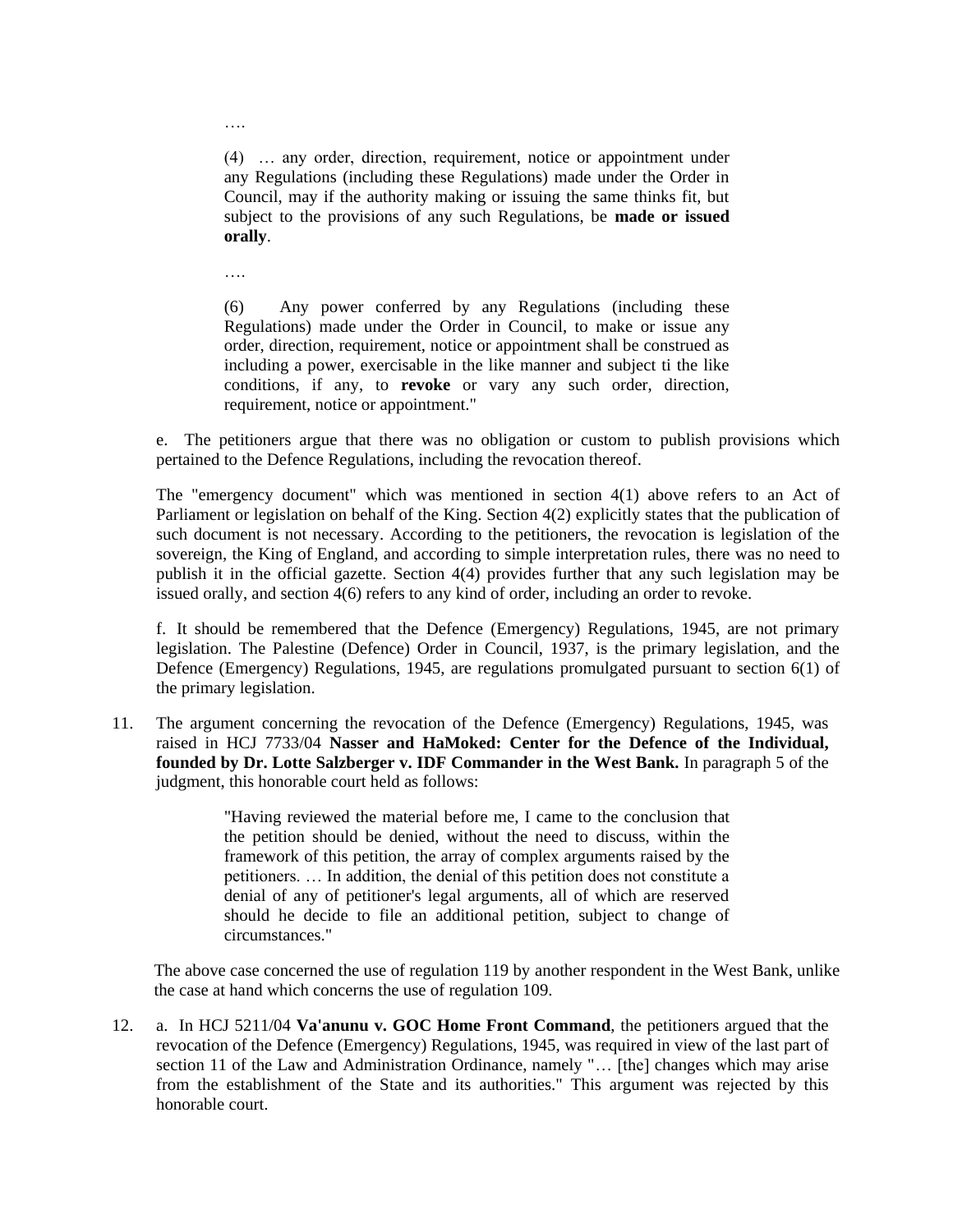b. In HCJ 10467/03 **Sharbati v. GOC Home Front Command,** it was sweepingly argued that the Defence Regulations should be revoked because they did not befit the state of Israel. The court held that the power to revoke them was vested in the Knesset.

c. In HCJ 243/52 **Bialer v. Minister of Finance,** the court held that once the validity of Emergency Regulations were extended by law and their extension was approved by the Knesset, they assume the status and validity of an actual law.

"This means that at least from the day on which the extension law entered into force, said regulations became legal and valid." (page 429).

The Defence (Emergency) Regulations, 1945, have never been extended by the Knesset and were not enacted by it.

d. In HCJ 37/89 **Osem Food Industries Ltd. v. Minister of Commerce and Industry**, it was held as follows:

> Another argument of the petitioners is that the Regulations, pursuant to which the order was issued, were null and void, as they were not enacted to achieve the objectives listed in Section 9(a) of the Law and Administration Ordinance.

> However, in HCJ 243/52 [2] it was held that once the Knesset extended the validity of the Emergency Regulations by law, they assumed the status of an actual law and it was no longer possible to re-examine the relation between them and the enabling statute pursuant to which the Regulations were promulgated. I was not convinced, therefore, that there is a justification in this case to deviate from the rule set forth in HCJ 243/52 [2]."

#### e. In HCJ 4472/90 **Oranit Local Council v. Minister of Finance**, it was held as follows:

"It is an established rule that when the legal validity of secondary legislation is extended by a law of the Knesset, it becomes primary legislation (see, initially: HCJ 243/62 [2], page 429 and most recently: HCJ 37/89 [3], page 120). This rule, which was established in connection with Emergency Regulations, also applies to ordinary secondary legislation."

f. There is no law which extends the legal validity of the Defense (Emergency) Regulations, 1945. The Regulations themselves were published in the *Official Gazette* No. 1442 on September 27, 1945, in the second schedule, page 885, but did not undergo any legislative procedure prior to their publication. They are null and void.

g. The argument which is raised in this petition has never been addressed by case law. The Regulations themselves state that any "emergency document" which contains provisions pursuant to the Order in Council, do not require publication. Namely, their revocation in the Order in Council is, by definition, an "emergency document". Namely, the publication in the *official Gazette* (of the state of Israel) I a publication of an enactment which, at the date of the publication, was no longer a valid law. The failure to publish in the *Official Gazette* during the period specified in section 11A(b) of the Law and Administration Ordinance, cannot revive a statute which was revoked. As stated above, Regulation 4(2) of the Defense (Emergency) Regulations, 1945,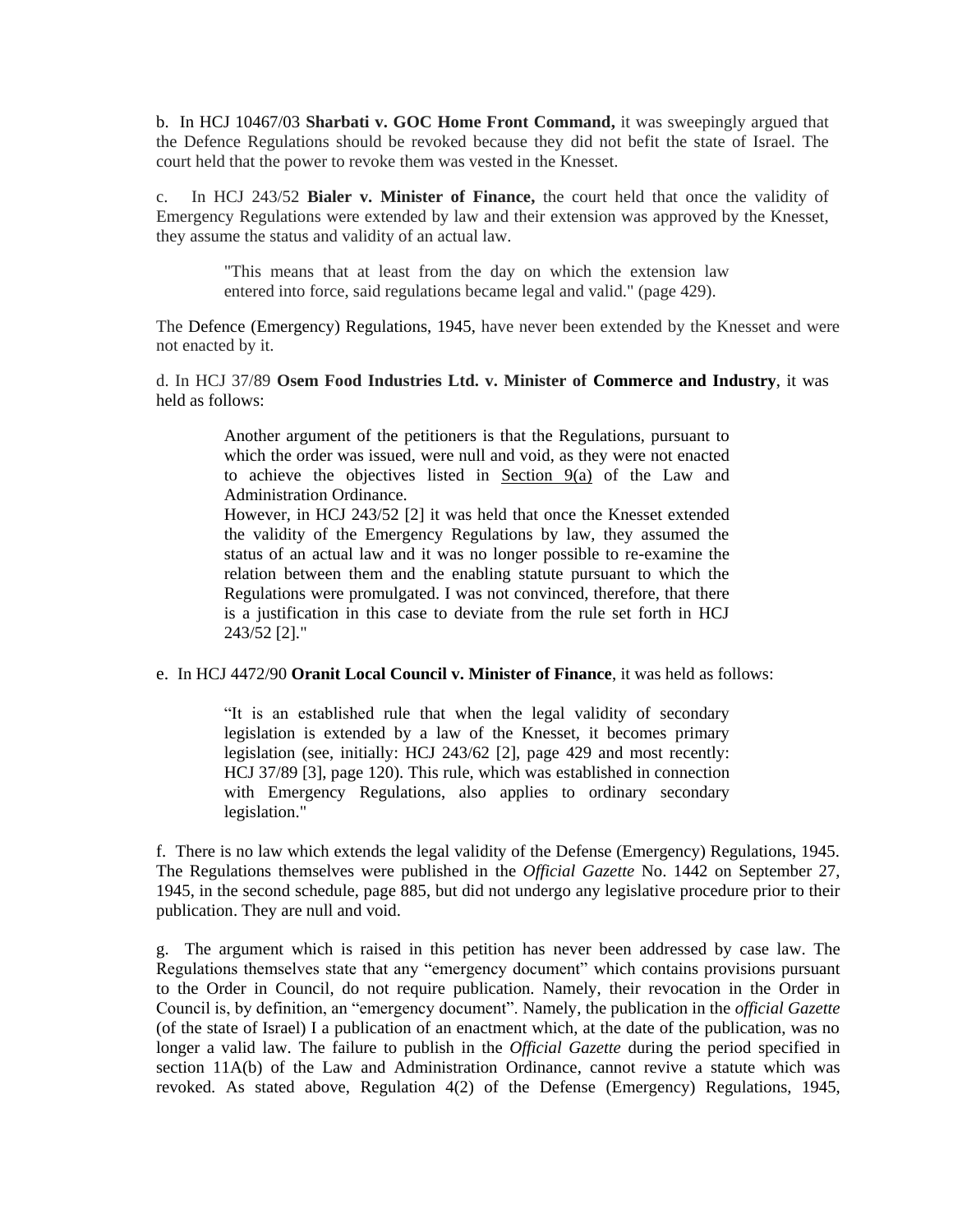stipulates that there is no need to publish an "emergency document" by virtue of the Regulations for the purpose of giving it effect.

# Petitioners' comments to respondent's response to the objection

13. a. In section 10 of the response, Exhibit P/7 of the petition, the respondent reiterates his argument that the Defence (Emergency) Regulations, 1945 are primary legislation.

Section 6(1) of the Palestine (Defence) Order in Council, 1937 unequivocally stipulates that the High Commissioner has the power to promulgate regulations. As originally stated:

"6. (1) The High Commissioner may make such regulations (in this Order referred to as "Defence Regulations") as appear to him in his unfettered discretion to be necessary or expedient for securing the public safety, the defence of Palestine, the maintenance of public order and the suppression of mutiny, rebellion and riot, and for securing the essentials of life to the community."

It is not at all clear how the respondent can state, in view of the explicit words of the enabling legislator that we are concerned with primary legislation.

b. Section 15 states that there is "solid evidence which indicates of the actual risk posed…". As specified above, the petitioners received a paraphrase, Exhibit P/3, and open questions, Exhibit P/6, but "solid evidence" was not received. The respondent may have possibly intended to refer to "administrative" evidence, in which case reference should have been made to "privileged information" rather than to "solid evidence". To the extent there is solid evidence we request to receive same prior to the hearing so as to give petitioner 1 the opportunity to address the suspicions.

c. In section 17 the respondent refers to the argument concerning the quality of the privileged information. According to the petitioners the credibility of the source is determined by the Israel Security Agency (ISA) rather than by the court. The petitioners argue that it is the expertise of the court to determine the credibility of the witnesses appearing before it. In the case at hand, the ISA, which meets the informant, determines whether or not he is reliable; rather than the court.

## Alternative Arguments

14. The Order fails to meet the limitation clause in Section 8 of the Basic Law: Human Dignity and Liberty which stipulates as follows:

> "There shall be no violation of rights under this Basic Law except by a law befitting the values of the State of Israel, enacted for a proper purpose, and to an extent no greater than is required, or by law, as indicated, pursuant to explicit authorization therein."

Regulation 108 of the Defense (Emergency) Regulations, 1945, does not befit the values of the State of Israel since it enables to limit the liberties of a resident on the basis of privileged information, without giving him the opportunity to confront the allegations brought against him since they remain privileged and unknown to him. It is impossible to effectively defend one-self without knowing against what.